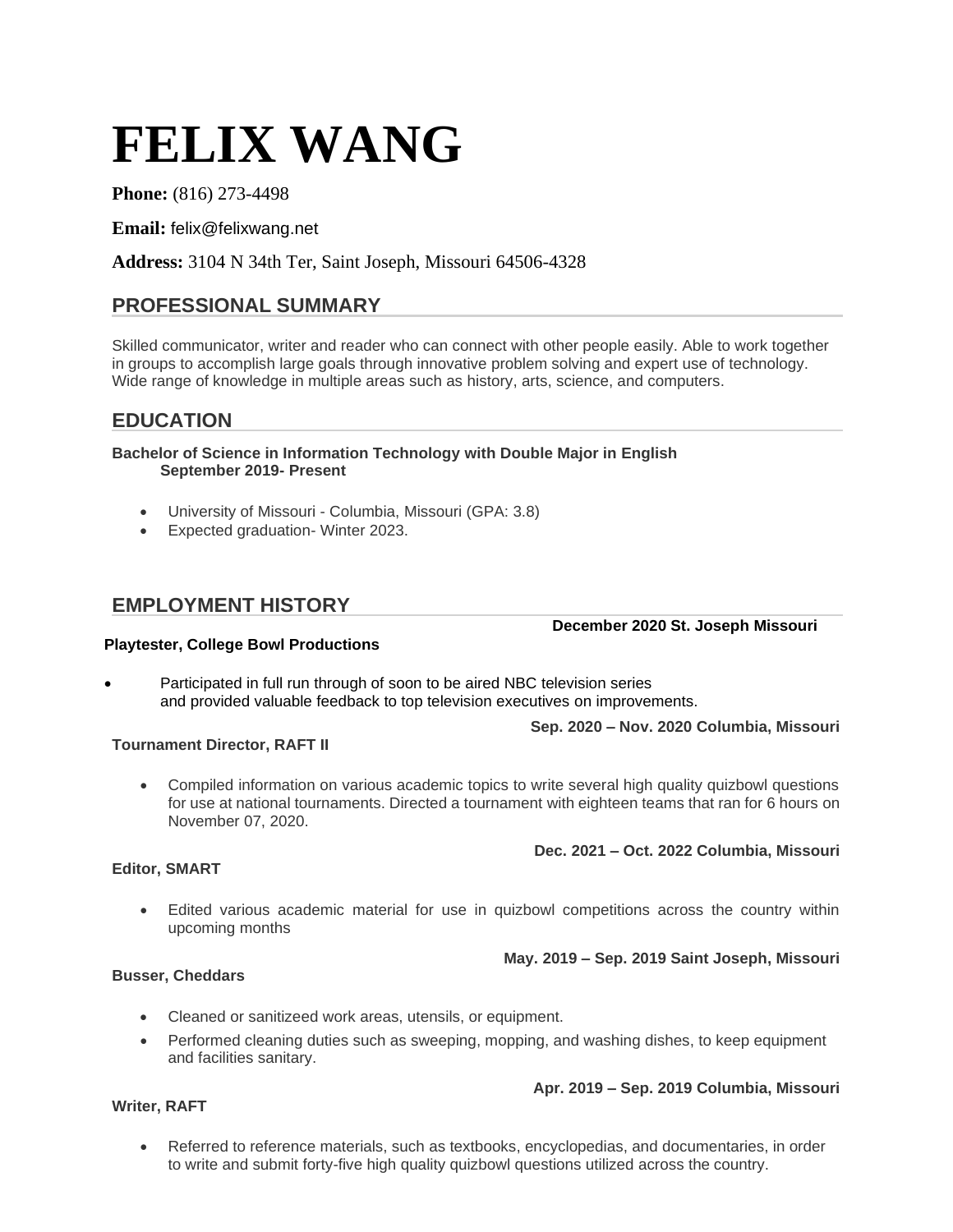# **Teaching Assistant, University of Missouri (August 2020 – Present)**

• Worked on engaging students through interesting and meaningful content as well as grading and scoring multiple essays.

# **2021 Habitat IT Systems Summer VISTA – Fox Cities (June 2021 – August 2021)**

• Update and/or create documentation and training materials relating to the organization's computer systems and IT processes.

# **Tutor, University of Missouri (August 2021-Present)**

• Served as a tutor for a variety of different classes including Statistics and Cybersecurity courses

# **Assistant Coach, Rock Bridge Quizbowl (September 2021- Present)**

• Acted as a coach and mentor to the Rock Bridge High School Quizbowl team, attending tournaments and practices.

# **Volunteer History**

# **Columbia Park Patrol**

• Served as an ambassador for Columbia Parks and trails, reported trail and park maintenance issues and acted as a friendly face for other trail users.

### **Citizens Climate Lobby August 2021- Present**

• Acted as a climate advocate which includes emailing and calling representatives in order to advance bills designed to cut global carbon emissions

### **Smithsonian Transcription Center April 2021- Present**

• Helped making historical documents and biodiversity data more accessible by making transcriptions of documents.

### **Mosaic Life Care May 2017 May 2016- May 2017**

• Acted as a volunteer guest ambassador for the hospital, and made deliveries to nurses, doctors and patients.

### **ASH-** Documenting Luyia *Decrees the Case of Case of Case of Case of Case of Case of Case of Case of Case of Case of Case of Case of Case of Case of Case of Case of Case of Case of Case of Case of Case of Case of Case of*

• Currently working on submitting a dictionary of the Bukusu language to a formal organization by transcribing various tones within the vocabulary.

# **LANGUAGES**

English-

*Fluent*

Chinese *Fluent*  French *Proficient*

# **SKILLS**

**HTML** *Knowledgeable*

Python *Knowledgeable* 

**April 2021- Present**